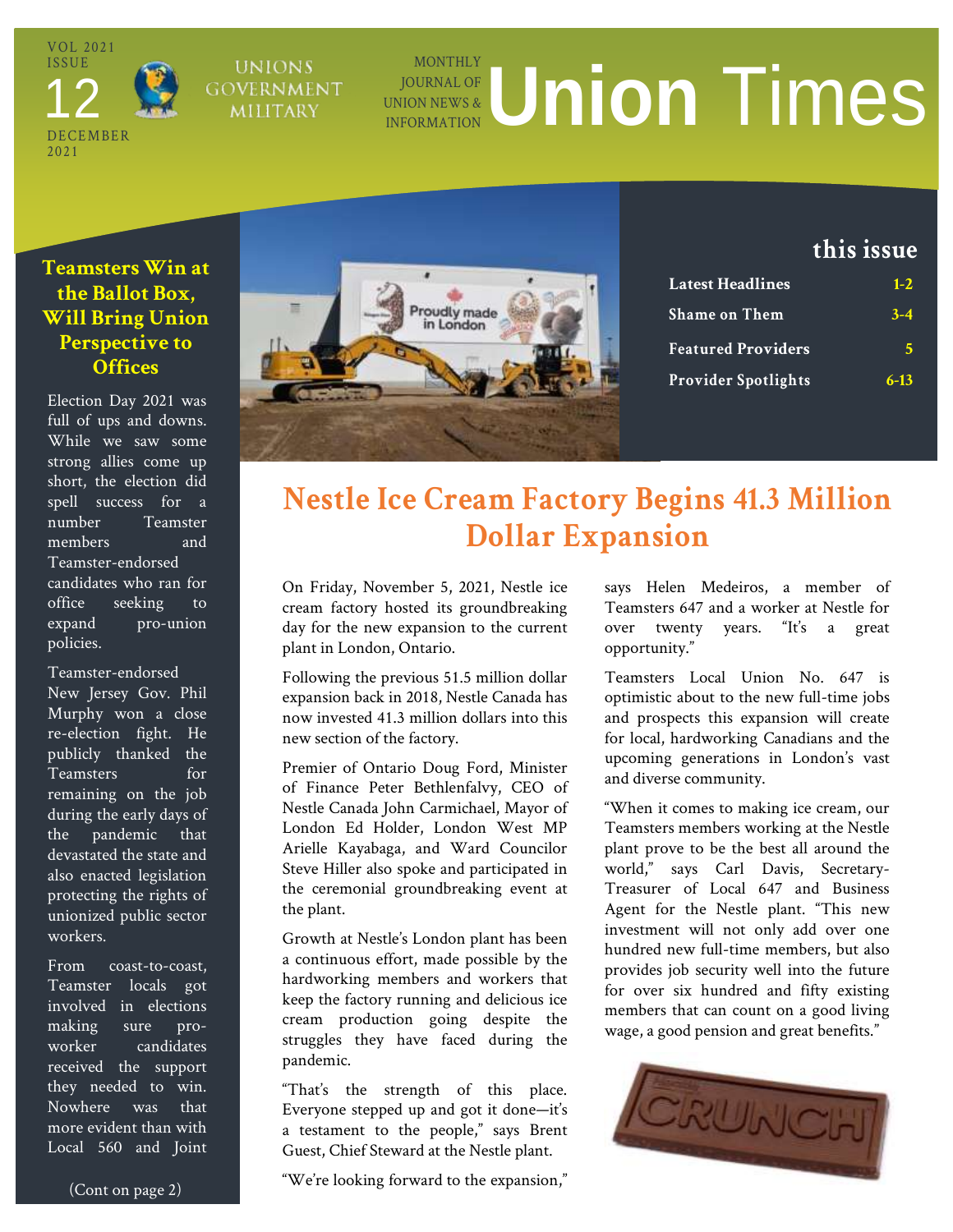# **Latest** Headlines



Las Vegas, NV – The Culinary Union, a UNITE HERE local affiliate, was chartered on November 1, 1935. 2021 marks the 86th anniversary of an organization that has improved the lives of hundreds of thousands of Nevada hospitality workers and their families with union wages and benefits. In nearly nine decades, the Culinary Union is an essential economic institution and a strong political force in the Battle Born State.

The Culinary Union has won a middleclass standard of living for over 800,000 hospitality workers in 86 years through militant rank-and-file organizing and mass actions. Worker membership has risen from 18,000 in 1987 to 60,000 members today.

"Working families in Nevada are resilient because of the strength and sacrifices made by generations of Culinary Union members who have come before us. In nearly nine decades, Nevada's working families have seen many changes: From presidents and politicians, to casino buildings and corporations - our community is always evolving, and in spite of some incredible challenges, workers have built and maintained real power over 86 years," said Geoconda Argüello-Kline, Secretary-Treasurer for the Culinary Union. "During the last 20 months, there is no other organization in Nevada that has done more to support working families during the pandemic than the Culinary Union. From fighting and winning extended health care benefits, keeping working families in their homes, providing essential food assistance daily, enforcing worker's rights on-thejob, delivering Nevada for Biden/Harris

and passing much-needed relief for Nevadans, ensuring workers are safe at work by passing the first and only-in-thenation COVID worker safety law (SB4), and winning SB3866 in the Nevada Legislature so that hospitality workers have the Right to Return to their jobs as the economy recovers.

"The Culinary Union is proud to have provided a comprehensive safety net for hospitality workers and their families at every step of the way throughout this<br>entire crisis." continued Geoconda continued Geoconda Argüello-Kline. "Together we got through the hardest challenges our union and workers have faced in our lifetime and we know that if we remain united, we will come back stronger. We hold dear the 163 Culinary and Bartenders Union members and immediate family who passed away from COVID-19. May their memories be a blessing. As we remember the loved ones lost, the Culinary Union will carry on the work every day to make Nevada a place where working families continue to organize and win for our collective liberation."

The Culinary Union is Nevada's largest Latinx/Black/AAPI/immigrant

organization with members who are originally from 178 countries and speak over 40 different languages. The Culinary Union has a diverse membership which is 55% women and 45% immigrants. The demographics of Culinary Union members are approximately: 54% Latinx, 18% white, 15% Asian, 12% Black, and less than 1% Indigenous Peoples. Culinary Union members work as: Guest room attendants, cocktail and food servers, porters, bakers, bellmen, cooks, bartenders, laundry and kitchen workers.

### (Cont from page 1)

Council 73, which worked tirelessly to ensure Jersey City, N.J. Mayor Steve Fulop and his slate emerged victorious. Those efforts were successful, as Joyce Waterman, Daniel Rivera, Amy DeGise, Mira Prinz-Arey, Richard Boggiano, Yousef Saley and Denise Ridley all prevailed in their city council races.

In Florida, Local 79 teamed up the Florida Gulf Coast Chapter of the Teamsters National Black Caucus and the West Central Florida Labor Council to help get Ken Welch elected mayor of St. Petersburg. Meanwhile, Minneapolis Mayor Jacob Frey was reelected.

Six members who participated in the Teamster Candidate Program won their races on Tuesday – Charles Frye won re-election to the Fredericksburg, Va. City Council; John Turco was re-elected to the Peabody, Mass. City Council; Robert Dellorco was re-elected to the Franklin, Mass. City Council; Bob Brunner won re-elected as Whitpain Township, Penn. Town Auditor; Steve Ewing won his Lake Stevens, Wash. City Council race; and Scott Clifthorne won his Olympia, Wash. school board race. Additionally, Michael Flaherty was reelected to the Boston City Council.

Now that's Teamster  $\bf 2$  . Strength!  $\bf 2$  is the contract of  $\bf 2$  is the contract of  $\bf 2$  is the contract of  $\bf 2$  is the contract of  $\bf 2$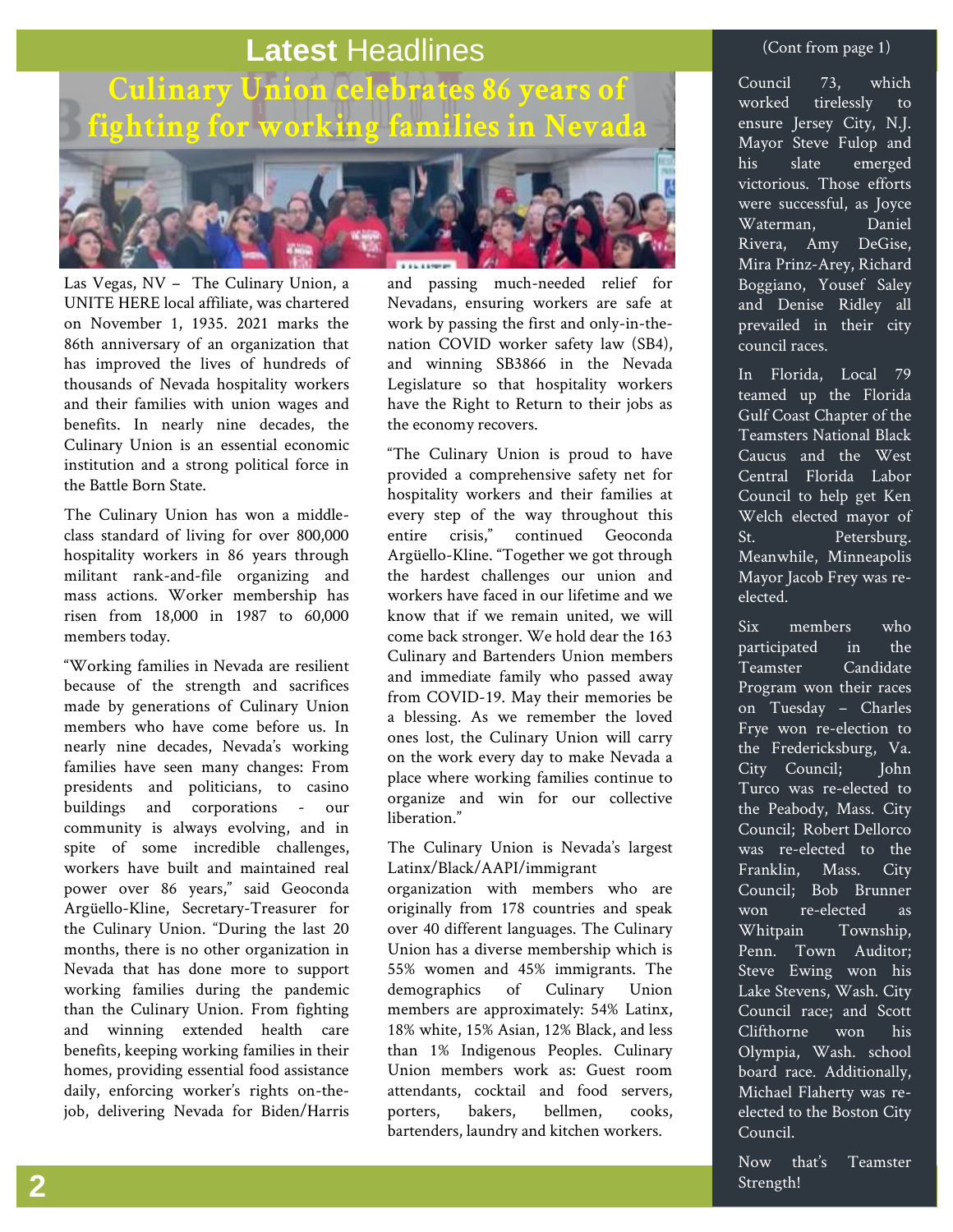## <span id="page-2-0"></span>**Shame** on Them

 **Amazon ALRB Does Not Order Vote at** 



Calgary, November 16, 2021 — The Alberta Labour Relations Board (ALRB) has reviewed the application for certification filed by Local Union 987 of the Teamsters Union concerning the Amazon workers at the YYC1 fulfillment centre in Calgary and has decided that there will be no vote.

This was the second application for certification filed by the Teamsters Union in this company. The first was filed on September 13, 2021 by Teamsters Local 362 for employees at Amazon's YEG 1 warehouse in Nisku.

"We are disappointed with the ALRB's decision, but this is just one of many steps," said Teamsters Canada President François Laporte. "The unionization of Amazon is a long-term campaign and our team in the field will continue the campaign and explain to the workers the advantages of unionizing with the Teamsters."

During the campaign, Amazon employees explained to Teamster representatives that job



Today, Republic Services sanitation workers, who are members of Local 270 in New Orleans, are on strike in response to the company's efforts to cut wages for some of its longest-tenured workers and widespread equipment failures. The unfair labor practice (ULP) strike represents Republic workers' latest effort to hold the company accountable to better working conditions and fair pay at its New Orleans facility.

"It's hell on wheels. We're underpaid. Trucks are constantly breaking. I'm a one-man gang in the morning, I handle all these trucks, by myself," said Robert Williams, a repairman at Republic Services and member of Local 270.

While Republic Services workers have been working tirelessly to pick up the trash from Hurricane Ida and keep the streets clean amid the pandemic, the company has been pushing to move its sanitation workers nationwide from an incentive pay model to hourly rates, which would cut some of Republic's longest-tenured workers' pay by nearly \$7/per hour.

"Republic Services workers have been doing their best to avoid a strike. We have been showing up at the bargaining table ready to negotiate with management and raising concerns critical to helping us clean up this community," said Steve Sorrell, President of Teamsters Local 270. "Unfortunately, Republic is continuing to push for nationwide wage cuts for long-time, dedicated employees while putting its workers and the public in danger by maintaining shoddy, outdated equipment. It's time that Republic Services put its workers and the New Orleans community first."

In addition to facing possible wage cuts, the Republic Services workers are also experiencing significant equipment failures. There are currently 18 Republic Services garbage trucks out of the New Orleans facility's total 50 trucks that have been deemed unsafe to operate and out of operation. As a result, workers continue to be sent home without pay and are unable to pick up trash in

## **Republic Services Workers in New Orleans Strike Over Unfair Labor**

**Practices** Frontline Sanitation Workers Strike for Good Pay, Better Working Conditions and a Fair **Contract** 

> several New Orleans neighborhoods. Local 270 has filed a ULP against the company for its mismanagement.

> Republic workers held an informational picket on October 25, hoping to reach a fair agreement with the company, avoiding a strike, especially with their communities still in turmoil following Hurricane Ida. However, the workers could not stand idly by as their colleagues, many of whom have been with the company for 20-plus years, face substantial pay cuts from a huge corporation, and as the company makes it increasingly more difficult for them to do their job safely.

> "These guys dedicate their lives to this company. Most of these guys worked through two years of the pandemic, all of them returned after Hurricane Ida, and we still have to argue for a decent wage which is totally unfair," Sorrell said.

on October 8, 2021. Teamsters Local 270's contract extension with Republic Services expired on June 30, 2021 and members voted to authorize a strike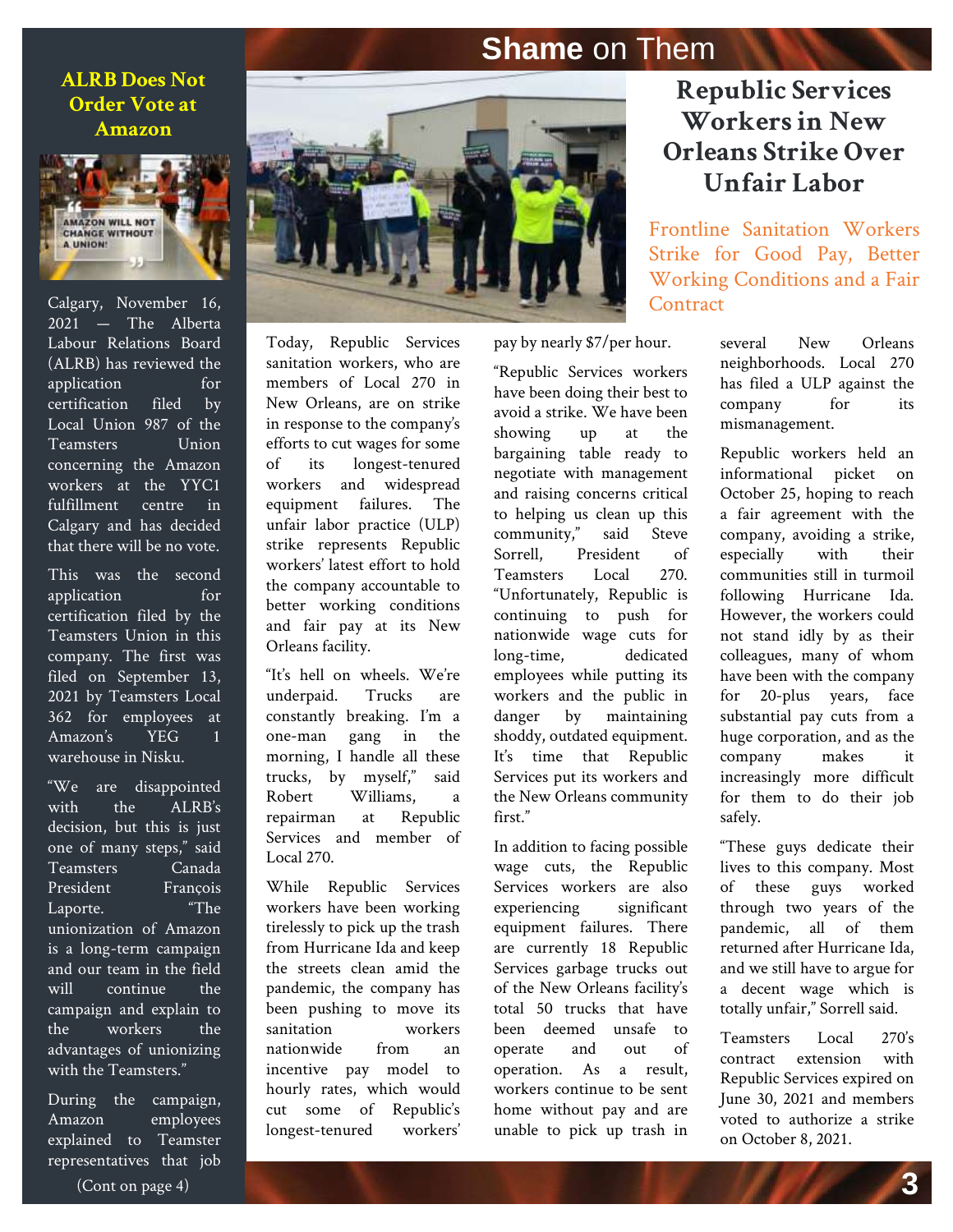### $\frac{1}{2}$   $\frac{1}{2}$   $\frac{1}{2}$   $\frac{1}{2}$   $\frac{1}{2}$   $\frac{1}{2}$   $\frac{1}{2}$   $\frac{1}{2}$   $\frac{1}{2}$   $\frac{1}{2}$   $\frac{1}{2}$   $\frac{1}{2}$   $\frac{1}{2}$   $\frac{1}{2}$   $\frac{1}{2}$   $\frac{1}{2}$   $\frac{1}{2}$   $\frac{1}{2}$   $\frac{1}{2}$   $\frac{1}{2}$   $\frac{1}{2}$   $\frac{1}{2}$  **When Scabs Are a Danger to Public Health**

on strike August 10. They're NEW YORK—A dozen oil workers rally in front of the United Metro Energy (UMEC) terminal in Brooklyn on their 113th day fighting one of the largest suppliers of heating oil and motor fuels in New York.

The strike began months prior, on April 19. After workers spent one of the hottest summers in decades on the picket line, the rally provided a much-needed morale boost. The workers were joined by dozens of supporters, including fellow Teamsters and some perhaps unexpected allies — four of New York City's elected democratic socialists, all of whom campaigned for the drastic reduction of fossil fuel use.

Led by longtime environmental activist and New York State Assemblymember Emily Gallagher, the politicians spoke out about both the oil workers' struggle for better conditions and the environmental effects of petroleum. "This is more than a workplace issue," Gallagher said to cheers. "This is a human rights issue. All of New York City and the surrounding area will be impacted, and is impacted, by these skilled workers…being held back from their own quality of life and their own safety."

The strikers include 23 terminal operators, service technicians and truck mechanics, who provide diesel, biofuel, heating oil and gasoline to public schools, hospitals, gas stations and the Metropolitan Transit Authority. Praised as "essential workers" throughout the Covid-19 pandemic for keeping the heat on in much of New York City, there's no telling when (or if) they will return to work.

The workers unionized in February 2019, joining Teamsters Local 553. They spent the next two years fighting for a contract to bring their pay in line with the rest of the (majority union) industry, create a grievance system and join the union's healthcare plan. But UMEC CEO John Catsimatidis — a billionaire grocery store mogul, rightwing radio personality and longtime donor to former President Donald Trump   has been stalling negotiations.

When the strike began, terminal operator and strike captain Andre Soleyn received notice he had been "permanently replaced," which he says is a sign he's "on the right track." Still, Soleyn worries how he will keep supporting his three daughters. To date, seven others have received similar notices, and union members say that UMEC has threatened to replace the rest of the strikers.

The terminal is currently operated by eight people who, union members argue, are not qualified to handle the "six-and-a-half-million gallons of flammable, explosive product."

Greenpoint, the north Brooklyn neighborhood where the UMEC terminal is located, is no stranger to environmental catastrophe. After nearly 200 years as the seat of the petroleum industry in New York City, neighboring Newtown Creek is a Superfund cleanup site (a 17-million-gallon oil spill hit in 1979). Strikers say the odds of another catastrophe increase daily.

Despite the danger, UMEC's nonunion healthcare plan has such high co-pays and deductibles that, Soleyn says, healthcare "amounts to almost being out of your pocket." But even that plan has disappeared for strikers, as management revoked their health insurance during the strike. Catsimatidis, meanwhile, claims UMEC is dealing in good faith, but the union has filed claims with the National Labor Relations Board alleging UMEC has attempted to intimidate union members and has illegally hired replacements, among other problems. UMEC did not reply to a request for comment.

security, pace of work, discrimination and favoritism are major issues for them.

"Despite this disappointing decision, we will continue to help and support the people of Amazon," added Local Union 987 Secretary-Treasurer Jim Haryett. "We will stand by them when they choose to join the Teamsters Union, whether it's in a month, a year or even later."

An ALRB vote won by the Teamsters would have initiated a negotiation process and the first collective agreement between the parties.

"This large-scale campaign is just beginning," concludes the president of Teamsters Canada. "There will be successes and failures along the way, but I believe it is only a matter of time before a group of Amazon workers join the Teamsters."

Teamsters Local Union 987 is currently reviewing the ALRB report and may have further comment a later date.

Workers at Amazon in Alberta have taken the first step toward joining a union.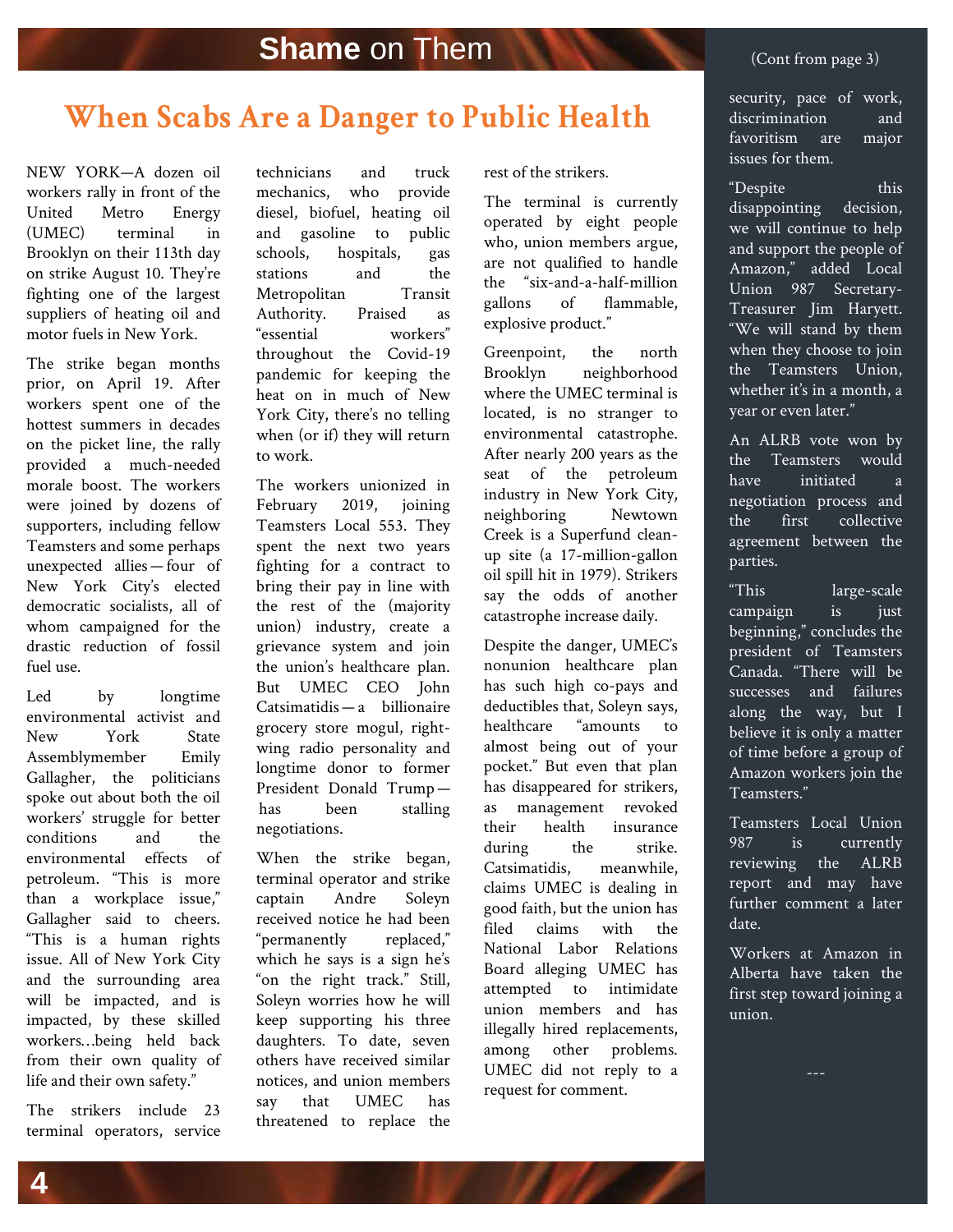# <span id="page-4-0"></span>**Featured** Providers







Tina Mulligan Sales Manager Betail Lending NMLS# 197091 www.tinamulligan.com  $(954) 899-3197$ 





#### Struggling with your credit?

Ovation Credit Services has programs to fit almost every budget. Get a dedicated case advisor that will help you understand every step of the process, and help you avoid future credit pitfalls. As a union member, get 10% off all monthly plans (20% off for couples). With more than 15 years of experience and an A+ rating from the BBB, Ovation Credit Services is the smart choice for improving your credit.





Call: 1-800-813-4620

# Get The Best Deal On Your Loans

Multiple offers from several lenders in minutes



www.lendingtree.com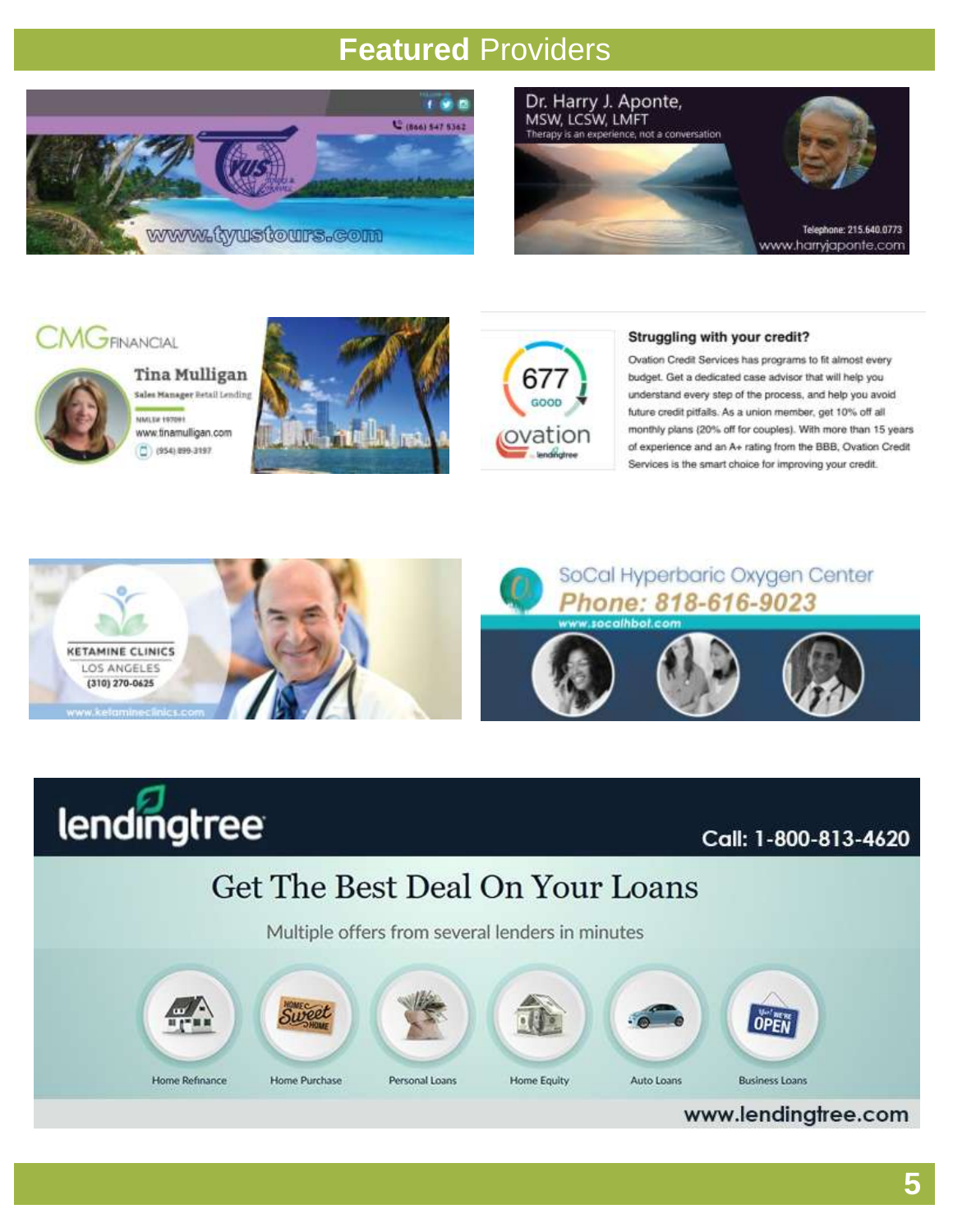# <span id="page-5-0"></span>**The Top 5 Big Bankruptcy Lies** *By Seymour Wasserstrum*



Times are very tough right now, and many people are thinking about filing for bankruptcy, but some people are afraid to do it because they have the wrong idea about bankruptcy and how it works. In reality, there is a ton of misinformation out there about bankruptcy. So who is really responsible for spreading around all of this false propaganda about bankruptcy? And why is it so hard to learn the real truth about bankruptcy?

What I am about to say is only my opinion, and I could be totally wrong, but I think that most of the false information about bankruptcy has been put out there by banks, bill collectors, and credit card companies.

I mean do you think they really want you to know that you can immediately stop paying your credit card bills, stop paying those crazy interest rates, and have your debts totally forgiven by the federal government in about four months? Do you think they want you to know that by sending one simple letter you can immediately stop the bill collectors from calling you anymore? Do you think they want you to know that bankruptcy could give you a totally fresh start and that you might be able to keep all of your property while you wipe out all of your bills?

Why don't we start by reviewing five big bankruptcy lies that are circulating out there, and then I'll tell you what I believe is really the truth.

## **BIG LIE #1 If I file for bankruptcy, that means I am a failure and a bad person, and I'll be making a big mess out of my life.**

The truth is that bankruptcy has been provided for in the United States Constitution. When Congress passed the bankruptcy laws they felt there should be no shame, no stigma, and no guilt associated with bankruptcy. The primary purpose of the law is to give people a fresh financial start, so they can put the past behind them, and get debt relief and stress relief.

Filing for bankruptcy can be the start of a new life for many people. and it could be one of the smartest financial decisions that they have ever made. When their debts are legally forgiven with the blessings of the federal government, they can move forward and face the future with greater hope and confidence that there are much brighter and better days ahead for them and their family. They have been legally freed from the burdens and bondage of overwhelming debt, the shackles have been broken, and they are free to pursue life, liberty, and happiness, without all of those overwhelming debts weighing them down.

So remember that if you are having financial problems, filing for bankruptcy is your Constitutional right. When people's debts have been legally forgiven, they should have more money available to support their family, and maybe even celebrate and treat the family to a fun time every once in a while.

## **BIG LIE #2 If I file for bankruptcy, I will have to give up everything that I own.**

The truth is that the main purposes of a successful bankruptcy are to wipe out a person's unsecured debts, give them a fresh financial start, and let them keep everything that they own. Unsecured debts include debts such as credit card bills, utility bills, pay day loans, medical bills, legal bills, surcharges on your driver's license, and even some old income taxes. In a successful bankruptcy, those debts are legally forgiven, and you normally can keep your house, your cars, your bank accounts, your personal possessions, your time share, the funds in your qualified retirement accounts, and everything else.

## **BIG LIE #3 If I miss my mortgage payments for a couple of months, I will be locked out of my home.**

The truth is that in New Jersey it takes a long time for the mortgage company to foreclose on a mortgage. The foreclosure process could take a year, and sometimes even longer, especially if you contest the foreclosure lawsuit against you.

You are certainly not going to be in jeopardy of immediately losing your home just because you've missed a couple of mortgage payments. There are actually many legal remedies available to help people that have fallen behind on their mortgage payments.

Most mortgage companies offer loan modification programs and many are now offering a forbearance program where you can skip payments without any penalty. These programs can also help people reduce their monthly mortgage payments when they are facing financial hardships.

Still another potential way to stop a foreclosure is by utilizing a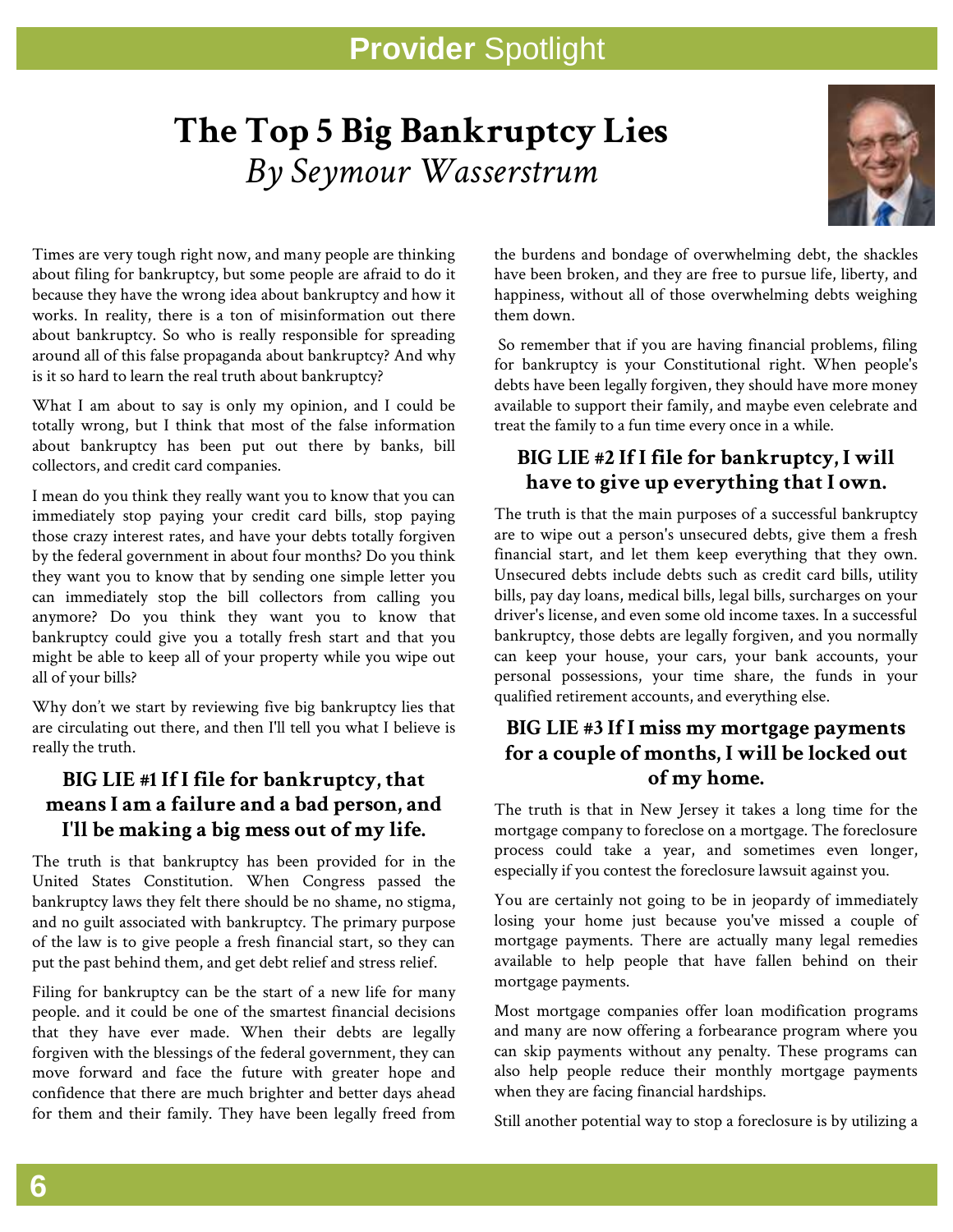foreclosure mediation program that is available under the supervision of the New Jersey courts.

If you have missed several mortgage payments and are worried about the possibility of losing your home, don't panic. Speak with a qualified attorney so you can learn of the many legal options that are now available for financially troubled homeowners.

## **BIG LIE #4 If I file for bankruptcy I will never again be able to get a mortgage for a house, or finance a car.**

The truth is that there is no law that prohibits you from getting a mortgage because you filed for bankruptcy. If you are working and pay your bills on time after you have successfully completed your bankruptcy, there is a reasonable likelihood that you can be considered for a mortgage about two years after your bankruptcy is over.

And if you'd like to finance the purchase of a vehicle, that is even easier. Once you have successfully completed your bankruptcy, most car dealers will be happy to help you finance a vehicle. You don't have to wait months or years. People can apply for financing a vehicle as soon as their bankruptcy has been successfully completed.

## **BIG LIE #5. I filed bankruptcy ten years ago, so I guess I'll never be able to file for bankruptcy again.**

The truth is that you can get a chapter 7 bankruptcy discharge once every eight years. There are certain specific rules that govern your right to file bankruptcy more than once, so if you have previously filed for bankruptcy, you should consult with a qualified attorney to make sure when you can file for bankruptcy again. But the fact is that just because you have previously filed bankruptcy, that doesn't necessarily mean that you can't do it again.

If you are considering bankruptcy, you need to realize that it is a very powerful legal right that is intended to provide substantial assistance to people that are in financial trouble. People are not required to struggle and suffer for years and years just because they have been victimized by various unexpected life changing events such as loss of jobs, accidents, medical issues, divorce, Covid, or any other serious challenges. In a successful bankruptcy you usually wipe out your debts, keep your property, and get a fresh financial start. You can also usually stop lawsuits against you, stop wage garishments, stop levys on bank accounts, stop repossessions, and stop foreclosures and sheriff sales.

Life can sometimes be very difficult and very challenging. The bankruptcy laws have their roots in the Bible and in the United States Constitution. If Congress thought that filing for bankruptcy was a bad thing, they never would have passed these laws. The bankruptcy laws are on the books so that they can be successfully used by people who need to use them. These laws are there to help people, so don't be ashamed to use the law if you are struggling and suffering. People in need are entitled to get debt relief and stress relief.

The Law Office of Seymour Wasserstrum has been designated as a Federal Debt Relief Agency, and we have helped consumers file for bankruptcy relief under the U.S. Bankruptcy Code. Seymour has been a licensed New Jersey attorney since 1973.

This article has been written for informational purposes only, and is not intended to be legal advice. Before making your choice of attorney, you should give this matter careful thought. The selection of an attorney is an important decision.

The Law Offices of Seymour Wasserstrum Vineland - Cherry Hill, New Jersey wipeoutyourbills.com | 856-696-8300

**Five Offices to Serve You**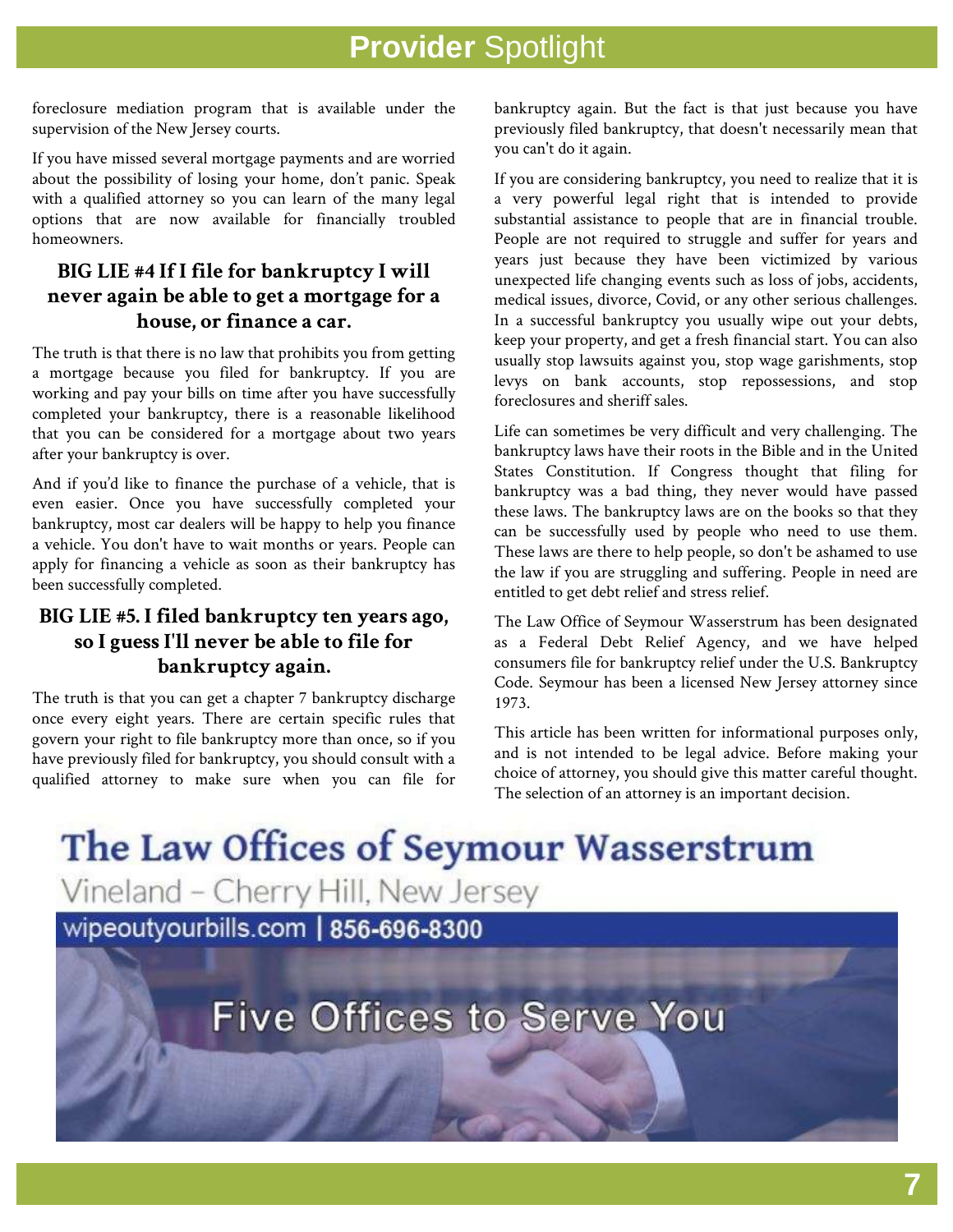# **Your Sleep Apnea Machine Could Be Causing You Major Health Problems** *By Timothy L. Miles*



Philips recalled millions of CPAP and other sleep apnea machines because many users were breathing toxic foam caused by a serious issue with their machines. Breathing in this toxic foam can cause cancer and other major health problems. The foam was going directly into the tube that users were using to breathe correctly while they slept. Aside from causing cancer, which is obviously severe and completely unacceptable, many users also reported headaches, upper airway irritations, coughing, chest pressure, sinus infections, asthma, damage to their liver and kidneys, nausea, vomiting, and increased breathing problems.

### **What Is A CPAP Machine?**

A continuous positive airway pressure (CPAP) machine is the most commonly prescribed method for treating sleep apnea. This medical device sends a steady flow of oxygen into your mouth and nose while you sleep, which keeps your airways open and allows you to breathe more normally.

CPAP machines have motors that generate a constant stream of pressurized air which travels through an air filter and into a flexible tube. The tube delivers purified air into a mask that you seal around your nose or mouth while you sleep.

### **Which Machines Were Recalled?**

Philips ended up recalling millions of breathing machines because of the issue with the foam. In addition to recalling sleep apnea machines, other life-saving mechanical ventilators were recalled as well. The machines that were recalled include the following:

- 1. DreamStation Machines.
- 2. Continuous Positive Airway Presure (CPAP) Machines
- 3. Bi-Level Positive Airway Pressure (Bi-Level PAP)

Do you suffer from Pain & Inflammation? Muscle Spasms?

Do you have Eczema, Dermatitis or Psoriasis?

Ideally massage therapy and natural remedies are preferred methods for managing pain. However the re are times, especially for chronic sufferers, where medicine may be needed. This is why we are now offering specialty prescription meds delivered to your home at no cost to you. We bill your insurance directly. It's convenient and completed in one quick

4. Mechanical [Ventilators](https://timmileslaw.com/)

#### **What Is the Toxic Foam?**

The toxic foam that was causing people severe health issues is polyester-based polyurethane. While people were using the machine, the foam began to degrade into very small particles that the users were breathing in or ingesting. The foam also produced toxic gases, which caused cancer, lung irritation, and organ damage.

### **How Long Have the Machines Been onthe Market?**

These damaging machines have been sold to patients since 2009, meaning some users have been exposed to the foam and gases for more than ten years.

### **Contact Us Now**

If you've suffered any health consequences as a result of using these Phillips medical devices, you should **[contact us](https://timmileslaw.com/contact-us/)** immediately. We can determine if you are eligible to file a lawsuit or not. It won't cost you anything to speak with us. Additionally, you'll never pay us anything until we successfully settle or win your case in court. **[Contact us](https://timmileslaw.com/contact-us/)** right now and set up a free case evaluation so we can help you.

Timothy L. Miles, Esq.

LAW OFFICES OF TIMOTHY L. MILES

141 Saundersville Road, #2202

Hendersonville, TN 37075

Telephone: (855) TIM-MLAW (855-846-6529)

Email: tmiles@timmileslaw.com

Website: **[www.timmileslaw.com](http://www.timmileslaw.com/)**

**[www.timmileslaw.com/cpap-sleep-apnea-machines/](http://www.timmileslaw.com/cpap-sleep-apnea-machines/)**

phone call. Relief has never been easier.

#### Please contact us at: **[info@massagetherapy.com](mailto:info@massagetherapy.com)**

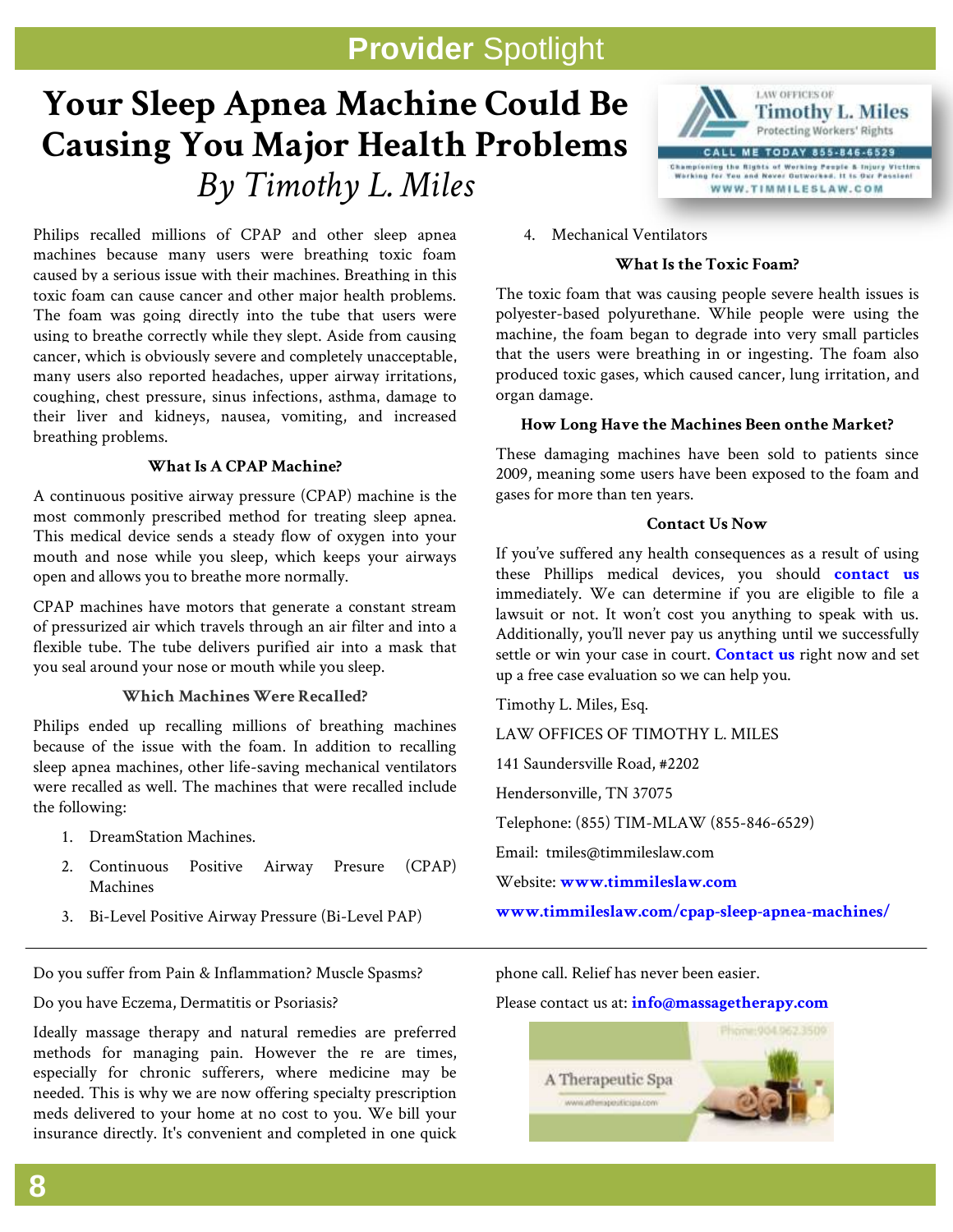# **Tackling Inflation and Your Debt**

gas, food, clothes, and just about everything more expensive. It is a cold fact that everything is getting more expensive. Inflation is cruel, making the cost of what you need today like For many that have incurred debt like mortgages, car loans, credit cards, and medical debt, inflation will surely require hard choices. Debt that was manageable 6-12 months ago may no longer be. It does not take long for missed payments to be sent to collections, repossessions, and foreclosures.

### **What is inflation?**

The IMF (International Monetary Fund) describe Inflation as **"The rate of increase in prices over a given period of time. Inflation is typically a broad measure, such as the overall increase in prices or the increase in the cost of living in a country."**

Frankly, it means the things you need for your daily life cost you more. This means you have less money available to repay debts you may owe.

#### **What kind of debts:**

- The average credit card debt for U.S. families is \$6,270, according to data from the Federal Reserve.
- Total auto debt last year set a record high of \$1.37 trillion, according to Experian.
- Total student loan debt also set a record this year, reaching about \$1.7 trillion.

Of course, inflation hurts these debt holders the most since rising prices cut into their slim household budgets. While Americans paid down debt during the pandemic, they didn't come close to paying it off. Any cushion that resulted from paying off this debt will be quickly eroded by inflation's impact on everyday expenses.

### **Take Action Now.**

When your wages do not increase as much as prices, you are worse off. In other words, inflation is akin to lost wages, and your purchasing power or real—inflation-adjusted—income falls. Real income affects your standard of living. When real incomes fall, so does your standard of living, but the amount you need to support your debt keeps going up.

If you are finding yourself stressed over paying your mortgage, juggling the car payment and groceries, and struggling to put gas in your car to get to your job instead of paying your student loan payment which made it possible to get your job, give the experienced debt relief attorneys at the Bond & Botes Law Offices a call. We are committed to empowering our clients in all aspects of their financial well-being.

### **Contact an Experienced Attorney to Help You Through This Inflationary Period.**

We are here to help. The attorneys at the Bond & Botes Law Offices have devoted decades to helping people resolve debt and protect their standard of living. We offer free consultations to people facing overwhelming and unpayable expenses. You can schedule yours right now by calling **[\(888\)](tel:888-599-0844)  [599-0844](tel:888-599-0844)**.

### **Alabama Offices**

| 15 Southlake Lane,<br>Ste 140<br>Birmingham, AL<br>35244 | 102 South Court<br>Street, Ste 314<br>Florence, AL<br>35630 | 225 Pratt Avenue<br>NE<br>Huntsville, AL<br>35801 |
|----------------------------------------------------------|-------------------------------------------------------------|---------------------------------------------------|
| 311 Catoma Street<br>Montgomery, AL<br>36104             | 605 Bank Street<br>Decatur, AL 35601                        | 903 20th St<br>Haleyville, AL<br>35565            |
| 430-B Chestnut<br>Street<br>Gadsden, AL 35901            | 713 Avenue A<br>Opelika, AL 35601                           | 1302 Noble St<br>#2C<br>Anniston, AL<br>36201     |
| 1 St. Louis Street,<br>Ste 1002<br>Mobile, AL 36602      | 200 Second<br>Avenue SW<br>Cullman, AL<br>35055             |                                                   |
|                                                          | Mississippi Offices                                         |                                                   |

5760 I-55 North, Ste 100 Jackson, MS 39211

607 Corinne St, Ste B8 Hattiesburg, MS 39401

1212 Farmer Street Vicksburg, MS 39180

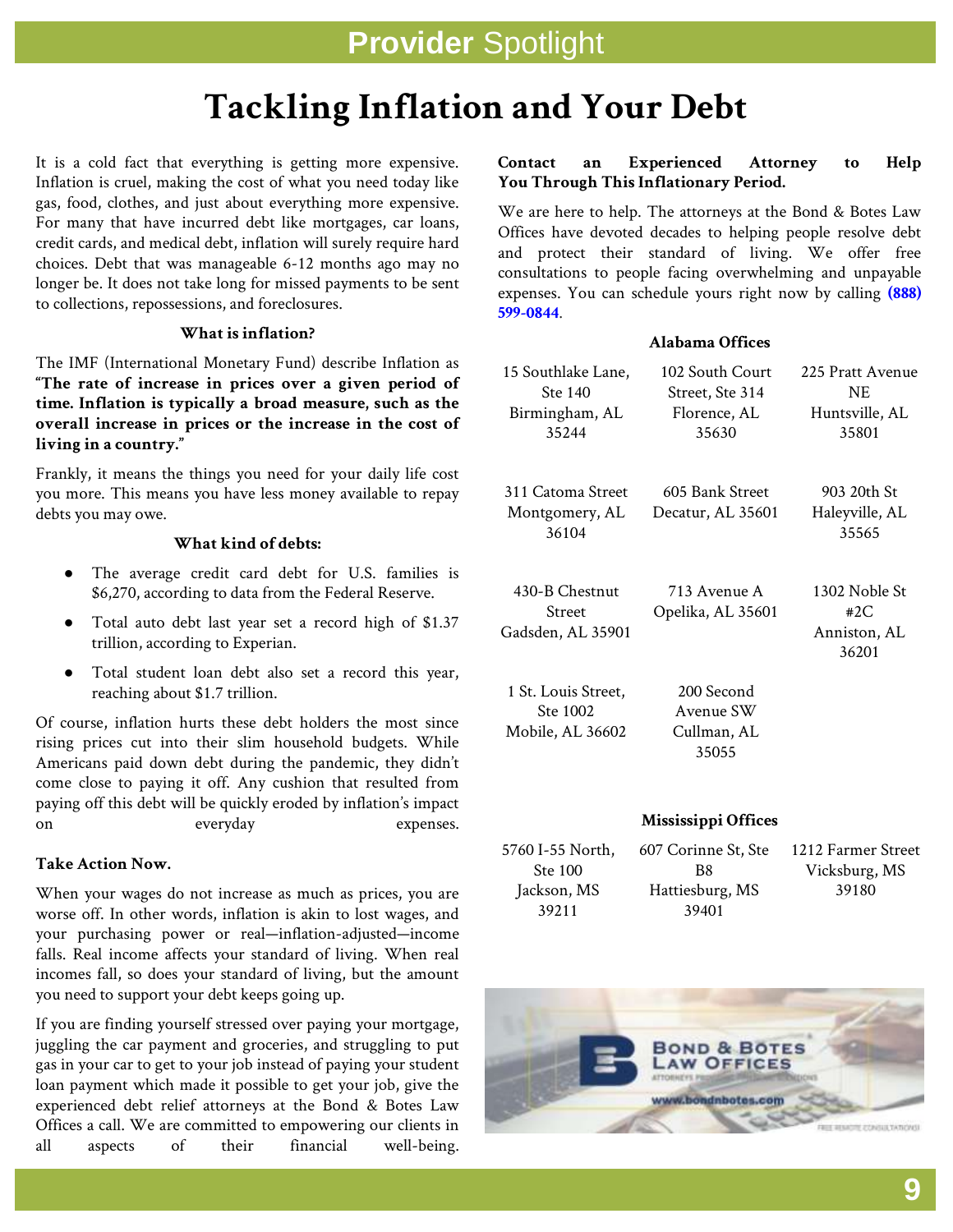# **Housing Market – Crash? Or No Crash?** *By Trish Wolf*

Most of us remember the housing bubble of 2008 that rocked the economy and sent financial markets spiraling. Fast forward to 2021 and many of us feel an eerie similarity in today's real estate market as home prices rise at such a rapid pace. Add a worldwide pandemic to the mix that brought the world's economy to a screeching halt, and it has consumers feeling uneasy. If you are thinking about buying a home in the next year, you are likely concerned that you may overpay and ultimately lose equity. So, the question that people are asking… Are we about to repeat history? Is a housing market crash in our future?

The Trish Wolf Team is a local, top-producing real estate team with their finger on the pulse of this fast-paced market and are here to shed some light on this very important topic and help alleviate your fears. There are a number of factors that indicate that this is NOT 2008 all over again, but instead, a demanddriven market which is here to stay for a while!

### Default Risk in the Mortgage Market (1999-2020)



### **#1 Mortgage standards are higher today.**

The pre-approval process with lenders today is much more rigorous than it was in 2008. Recently, the *Urban Institute* released their latest Housing Credit [Availability](https://www.urban.org/policy-centers/housing-finance-policy-center/projects/housing-credit-availability-index) [Index](https://www.urban.org/policy-centers/housing-finance-policy-center/projects/housing-credit-availability-index) (HCAI) which "*measures the percentage of owner-occupied home purchase loans that are likely to default. A lower HCAI indicates that lenders are unwilling to tolerate defaults and are imposing tighter lending standards, making it harder to get a loan."*

*"If the current default risk was doubled across all channels, risk would still be well within the pre-crisis standard of 12.5 percent from 2001 to 2003 for the whole mortgage market."*

## Annual Home Price Appreciation



### **#2 Home appreciation is slower than 2008.**

Take a look at the graph and you can see the accelerated home appreciation leading up to the 2008 crash is higher than what we are experiencing today. Normal appreciation is 3.8%, and while we are ahead of the curve, it's not out of control like it was in the early 2000s. As a sidenote, U.S. home appreciation has been trailing the world-wide numbers for many years. The current change in market can almost be viewed as a market correction if we look at the bigger picture.



### **#3 There is a housing shortage.**

A healthy real estate market has approximately 6 months' supply of available homes for sale. In today's local market there is only about ONE MONTH ofsupply. In recent years the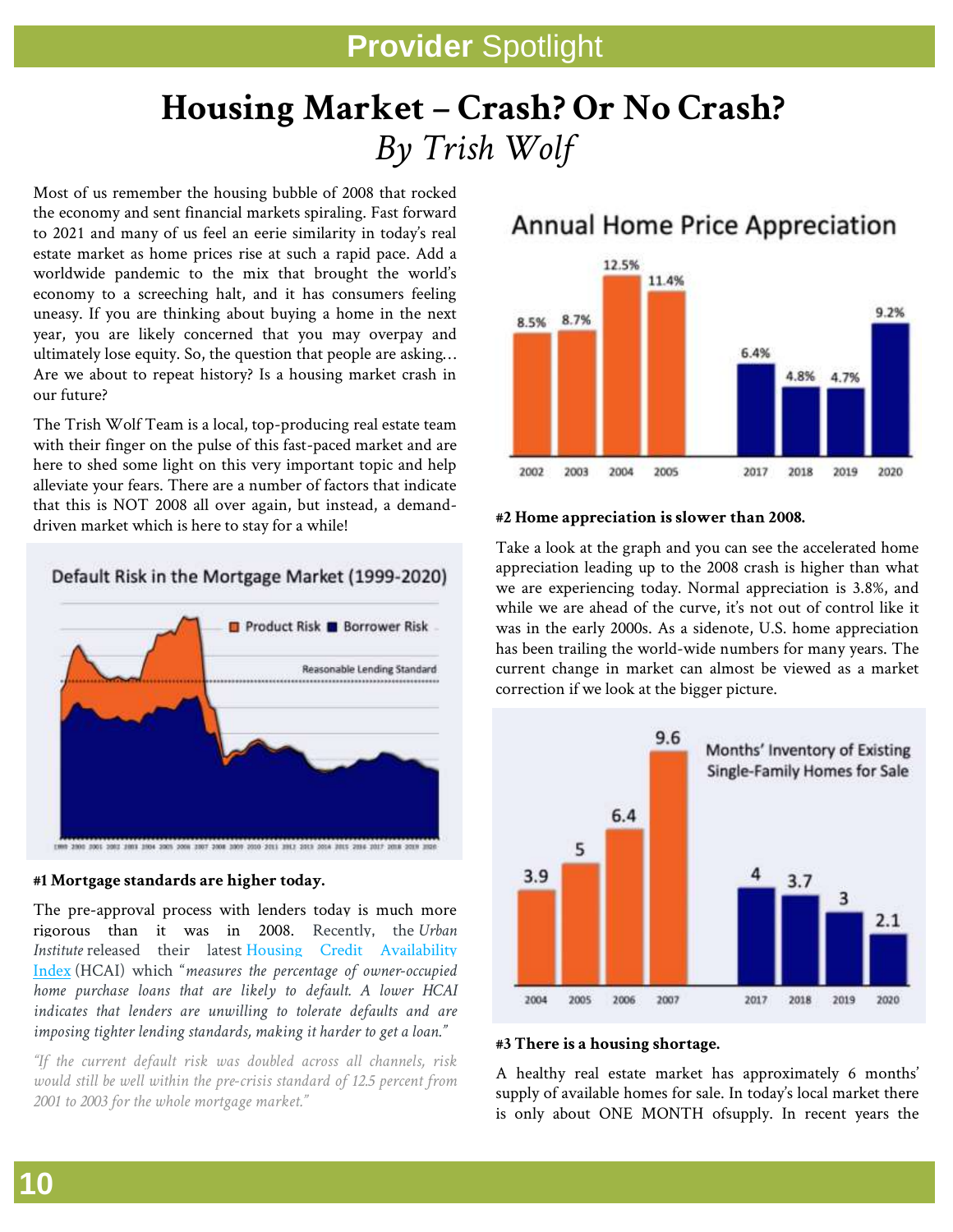number of homes for sale have been slowly dropping. With the onset of Covid-19, more people are staying in their homes and delaying any plans of selling.Couple this with the surge of Millennial's, the largest generation since the Baby Boomers, entering the home buyer's market and this strained inventory is stretched even thinner.Low inventory results in the increased prices. It's a simple result of supply-and-demand.

#### **#4 New construction hasn't kept up with demand.**

Before 2005 there were 4 consecutive years of record-setting new construction homes available. This led to a housing surplus. Additionally, lenders were giving away mortgage loans like free lemonade which was an obvious recipe for disaster. Post 2008, builders substantially cut production, and many builders went out of business. This leaves a large void between housing needs and what's available for sale.

#### **#5 Homeowners have equity in their homes.**

In 2008 homeowners had a total of \$842 billion nationwide. Looking at mortgage numbers from 2020 this trend has taken a big shift with only \$348 billion in mortgage debt. These numbers have changed, in part, due to more stringent lender rules and government regulation - creating a more stable housing market!

*We hope that this info has helped answer some questions and will give you an optimistic outlook on today's real estate market.*

**If you are in the market to buy or sell a home, please contact The Wolf Team so we can formulate a strategy that works for you. Whether buying or selling, we guard after your bottom line to help you reach your real estate goals.**

**Trish Wolf 314-807-9653**



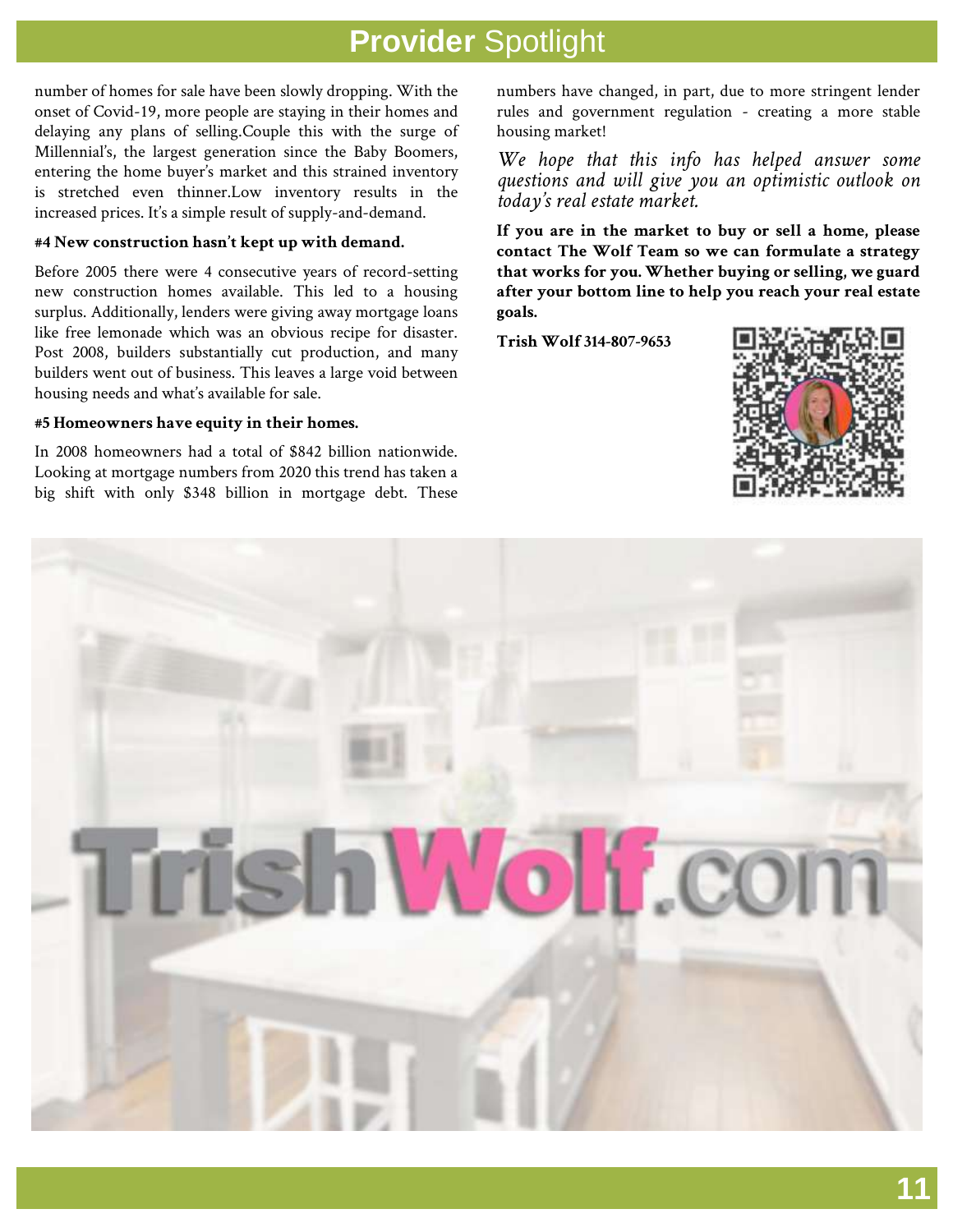# **I Do, Take Two! 10 Reasons Why Destination Wedding Are Perfect For Second Marriages** *By Ricky Tyus*

A second wedding is a second chance for you to create a unique and memorable life together. Most brides and grooms have already experienced the traditional hometown wedding the first time, so the second time really calls for a more intimate experience. Chances are, finances are better than the first time around and parental persistence isn't as intense, so this wedding can be as personalized as possible. Here are 10 reasons behind why one-third of destination weddings are second marriages.

- They have a been-there-done-that attitude, so they already know the dos and don'ts, allowing this to be the most personalized wedding ever.
- Destination weddings are distant events, with no comparison between the first and second wedding. It can be intimate and romantic or an upscale multi-day celebration!
- A destination wedding allows a honeymoon or vacation to continue their celebration. The newlyweds can spend more than a few hours with their loved ones and after the big day is the beginning of their honeymoon celebration.
- Guests experience the ultimate vacation, since they'll typically arrive a few days early, getting to know each other with a once-in-a-lifetime reunion opportunity for close friends and family. Guests can explore and create a memorable experience of their own.
- Choosing a destina tion wedding is an exciting way to reduce the increasing cost of traditional weddings, since they're typically priced in a package and almost everything is included! Plus, are decorations really necessary with views of emerald oceans, floral gardens and mystic mountains alongside the ceremony? Typically resorts offer special wedding rates for guests too, so it'd be an even cheaper vacation than originally planned.
- With family involved, children can be a part of the big day. From being the ring bearer, best man or maid of honor, officiant or giving their mother away, a destination wedding is a perfect way to really create a bond together as a new family.
- Destination weddings can accommodate any size but only 20 percent of invited guests end up joining in on the fun, so it's a great way to trim down the guest list; on average close to 60 guests will attend a destination wedding. So, whether they are expecting a grand or intimate wedding celebration, a destination wedding can easily accommodate any size.
- When is the last time they have celebrated alfresco in January? Now is their chance to start a New Year and new beginning under the sun in the Caribbean, Mexico, Hawaii, Florida or Costa Rica, which all happen to fall under the most popular destinations.
- Tyus Tours & Travel will really get to know you because we'll be asking more than the basic questions of where, when and how. We'll be cutting into the cake a bit further by figuring out why they want that specific location, what their expectations are and their love story.
- A fresh start for both the bride and groom begins with their dream wedding. Destination weddings are considered simpler and faster, since the couple puts all of their trust in travel agents like Tyus Tours & Travel that will take care of the majority, so stress is left at home.

For a FREE Destination Wedding at Sandals Resorts visit **<https://bit.ly/weddingfree>** for more information.

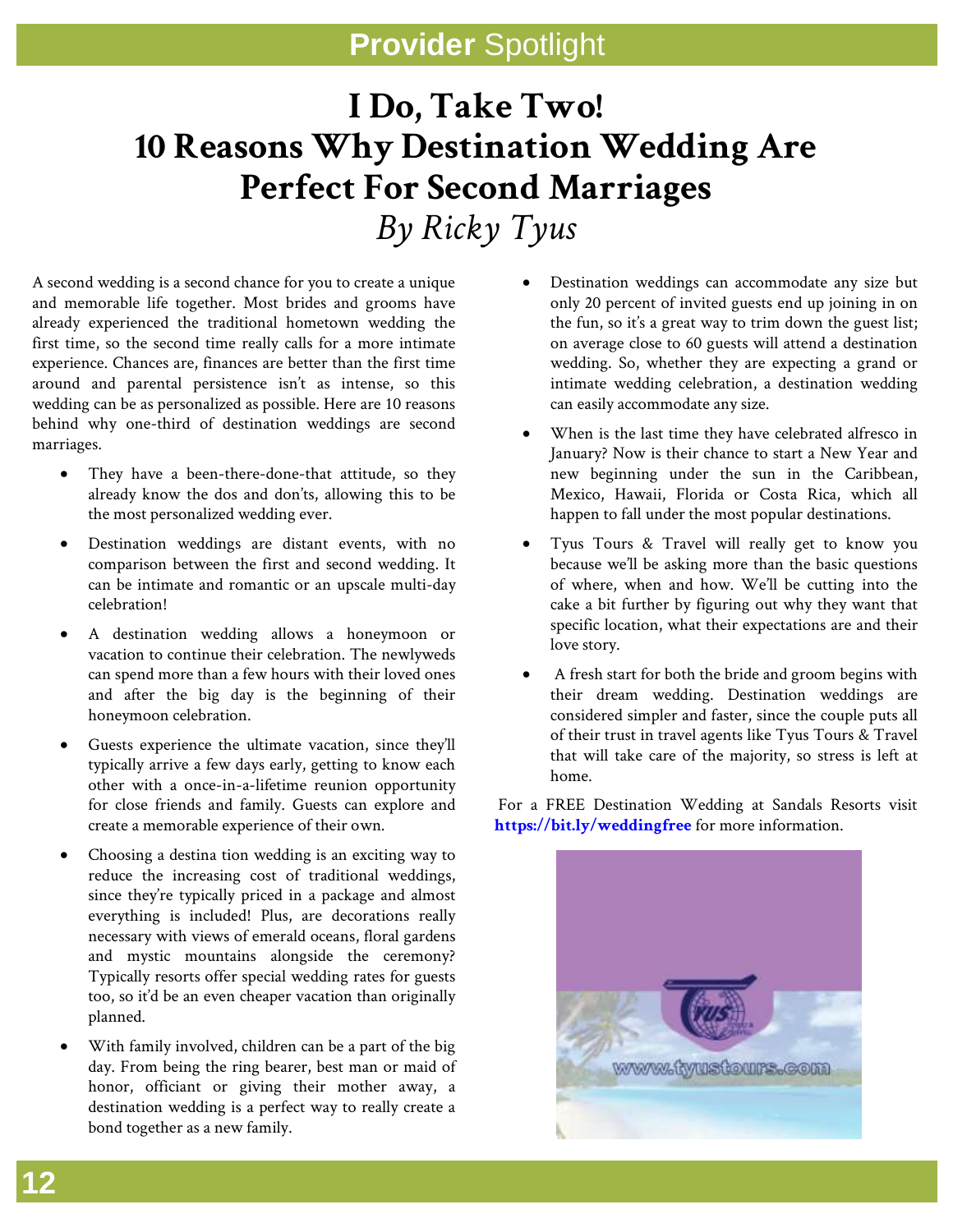Union Reporters is pleased to announce a **new member and provider benefit**. All members and providers now have exclusive access to the Working Advantage discount network which allows you to save up to 60% on ticketed events and online shopping.

Through Working Advantage you can save on:

| <b>Movie Tickets</b>            | <b>Theme Parks</b>       |  |
|---------------------------------|--------------------------|--|
| <b>Broadway Shows</b>           | <b>Sporting Events</b>   |  |
| <b>Hotels</b>                   | <b>Ski Tickets</b>       |  |
| <b>Health and Fitness</b>       | <b>Museums</b>           |  |
| <b>City Passes</b>              | Travel                   |  |
| <b>Online Shopping Merchant</b> | <b>Gift Certificates</b> |  |
| and much more!                  |                          |  |

These discounts are open to all union rank and file, military personnel and the Union and Military friendly businesses on our Preferred Provider Network. To subscribe, you may access the Working Advantage website by opening the flyer to the right, or by clicking here: **[www.workingadvantage.com](https://www.workingadvantage.com/)**. When opening an individual account you will need **Union Reporters ID# 233389733**.

Working Advantage offers 24-hour online shopping and customer support Monday through Friday from 8:30 AM to 6:30 PM Eastern time. If you have specific questions regarding the site, please contact Working Advantage at **800-565-3712**.



Union Reporters members are eligible for the Working Advantage discount program.

### Register for your FREE account today!

- Go to www.workingadvantage.com
- Select the Register button at the top of the page
- Select Employees Click Here
- Enter Member ID #233389733





www.workingadvantage.com or call (800) 565-3712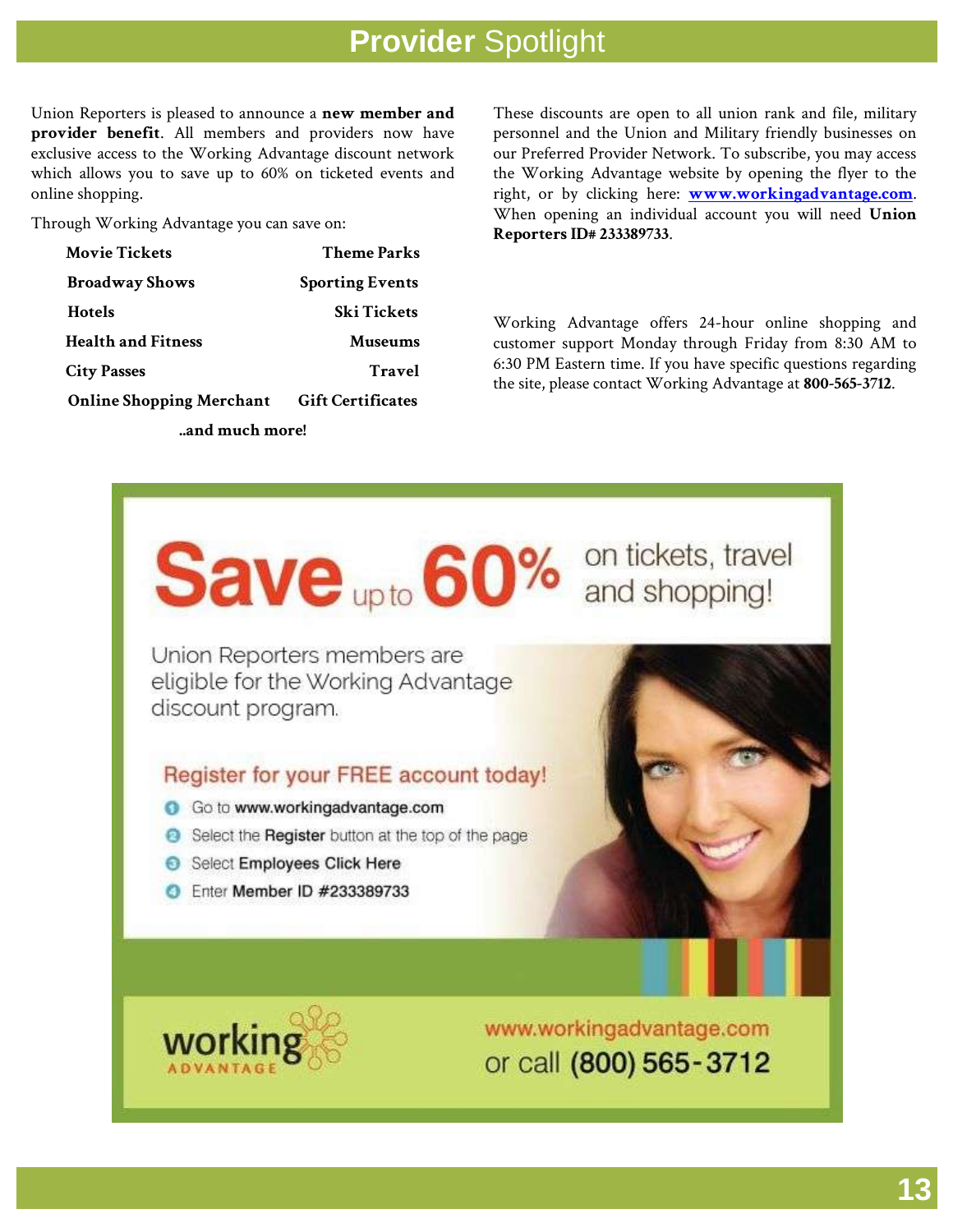## **Relocation** Specialists

The Union Times is a monthly publication from Union Reporters. You can visit our website at:

### <https://unionreporters.com/>

The Union Reporters website is a great resource for union members, military members, government workers, and anyone else interested in labor issues.

The Union Reporters website also serves as a resource for finding deals on all kinds of products and services for union and military members. Need a realtor, attorney, medical services, or other service? The Union Reporters search engine makes it easy to locate the best deals in your area for just about anything!

Our site contains thousands of union-friendly providers, many of whom offer special discounts for our readers and their families!

## **Relocation Specialists**

Relocation Specialists are Real Estate Professionals with a background and experience in helping both Union and Military Personnel relocate throughout the United States and Canada.

Our Relocation Specialist listings are organized by state, and then by counties.

If you're a real estate professional who is willing to help both union and military personnel, you can become part of our relocation program by calling our offices at the following number:

## 1-800-353-8834

You can access our relocation services map at: <https://unionreporters.com/relocation-services/>